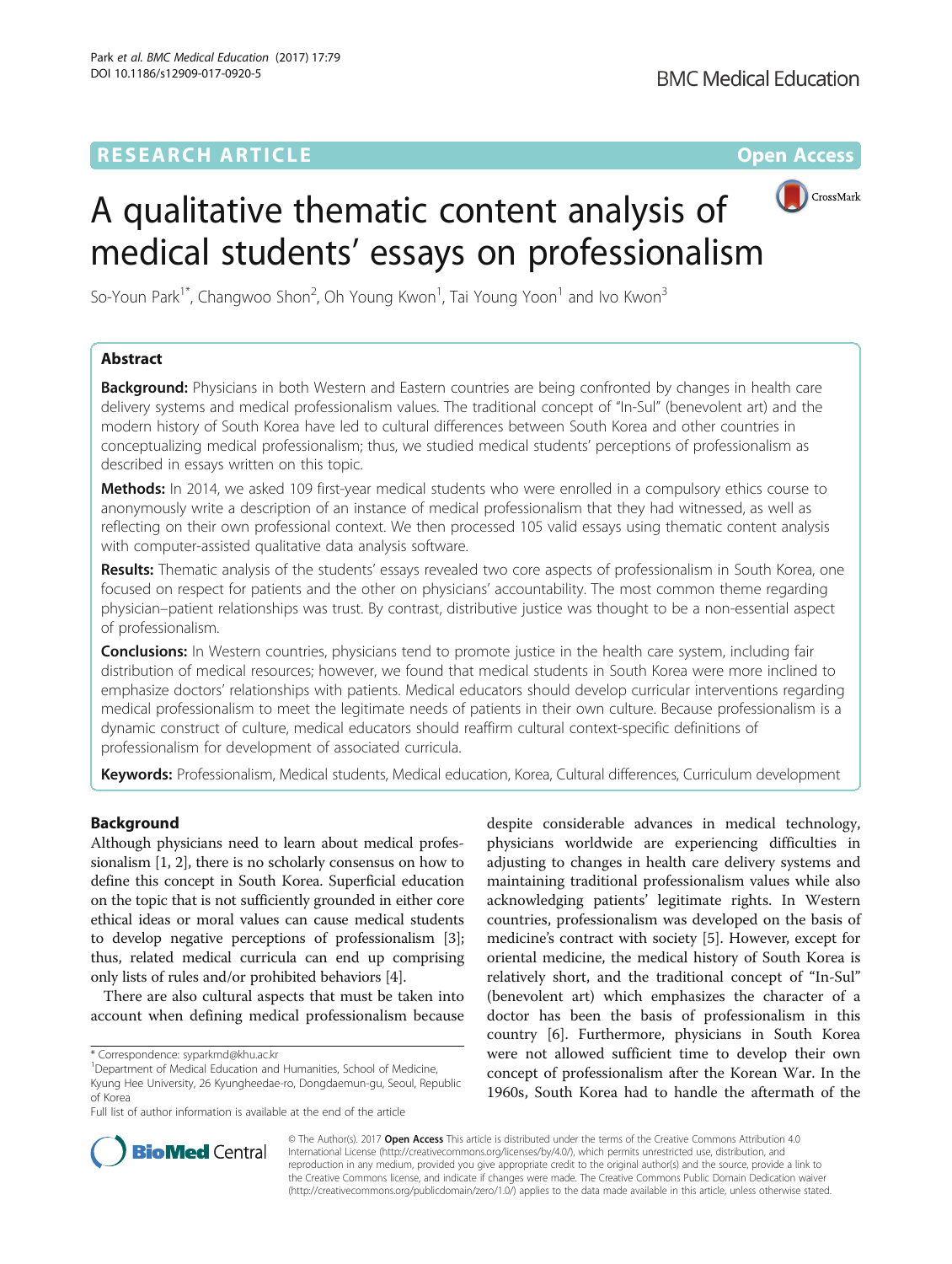war. At least 70% of medical facilities were destroyed during the devastating war, and setting the health care system straight was one of the most important tasks for the government [[7\]](#page-5-0). Because of the budget deficit and shortage of doctors, illegal medical practice by unlicensed practitioners was rampant in the country. The government tried to control it by enacting the first medical law – the National Medical Services Law - in 1951 [\[7\]](#page-5-0). However, the law was laid more stress on the government control for mobilization of the doctors instead of inducing medical professionalism. Consequently, physicians in South Korea accepted concept of professionalism used in Western countries without modification.

In this paper, we analyzed essays that South Korean medical students wrote about an instance of professionalism that they had witnessed, as well as their reflections on their own professional context. The aim of this study was to take the first step in refining the concept of professionalism in South Korea by examining the distinctive moral convictions that exist within this cultural context.

# **Methods**

In 2014, we asked 109 first-year medical students, who were participating in a medical ethics course at Kyung Hee University, to complete the following assignment: "In two pages, describe an episode of professionalism you have experienced." Students were asked to address what had happened and then reflect on their own professional context. They also were directed to consider the consequences of the episode, that is, the most important core ideas for medical professionalism, specific to the described context. We collected and analyzed 105 valid responses (49 females and 56 males, age ranged from 23 to 31, mean age  $= 25.7$ ) with 96% response rate.

We used computer-assisted qualitative data analysis software to manage and inductively code the essays. QSR NVivo version 10.0 (QSR International Pty Ltd., Doncaster, VIC, Australia) was used to obtain frequency counts and the essays were thematically analyzed. We began with categories based on a conceptual framework developed from the Medical Professional Project by the European Federation of Internal Medicine Foundation, the American College of Physicians and American Society of Internal Medicine, and the American Board of Internal Medicine [\[5](#page-4-0)]. Codes under the first four categories in Table 1 were developed through a previous review of the literature [\[5](#page-4-0), [8](#page-5-0)–[10\]](#page-5-0).

The reliability of codes within each category was determined by two phases. First, two coders who were trained in qualitative data analysis methods coded 22 (20%) randomly selected essays. Inter-coder reliability was measured through the kappa statistic [\[11](#page-5-0)] and disagreements between the two coders were discussed and solved by consensus. After the codes had been revised,

|        | <b>Table 1</b> Thematic Content of Medical Students' Professionalism |  |  |
|--------|----------------------------------------------------------------------|--|--|
| Essays |                                                                      |  |  |

| Theme                      | Subcategories                                    |  |  |
|----------------------------|--------------------------------------------------|--|--|
| Primacy of patient welfare | Altruism                                         |  |  |
| Physician-patient          | Confidentiality                                  |  |  |
| relationships              | Respect for patients' autonomy                   |  |  |
|                            | Truth telling/Honesty                            |  |  |
|                            | Trust                                            |  |  |
|                            | Communication                                    |  |  |
| Social justice             | Distributive justice                             |  |  |
| Other physicians'          | Professional competence                          |  |  |
| responsibility             | Professionals' autonomy                          |  |  |
|                            | Work collaboratively with other<br>professionals |  |  |

the kappa value was 0.67. Then, the primary coder (CS) processed all of the data using the revised coding scheme.

# Results

Figure [1](#page-2-0) presents response frequencies with regard to the four identified themes within the concept of professionalism: (1) primacy of patient welfare, (2) physician– patient relationships, (3) social justice, and (4) other physicians' responsibility.

## Primacy of patient welfare

Overall, 71% (75/105) of the essays described the need for a doctor to think about the best interest of patients in the health care system. One essay described a doctor who routinely prescribed intravenous fluid. The student (#103) wrote the following:

"His attitude of forcing unnecessary medicine was seen as an attempt to pursue his own interests. His clinic is located nearby our university and he has received much criticism in social media for not being dedicated to serving the interests of the patient. […] Physicians must take account of the best interests of a patient above everything else."

Most students who mentioned altruism emphasized that a doctor should try to understand and put himself or herself in the patient's shoes.

# Physician–patient relationships

In the essays, 78% of students (82/105) described the physician–patient relationship as one of the important themes of professionalism. This theme comprises the following elements: patients' confidentiality (4.9% [4/ 82]), physician–patient communication (51.2% [42/82]), respect for patients' autonomy (24.4% [20/82]), trust (56.1% [46/82]), and honesty (37.8% [31/82]). Among these, trust was recognized as the most important in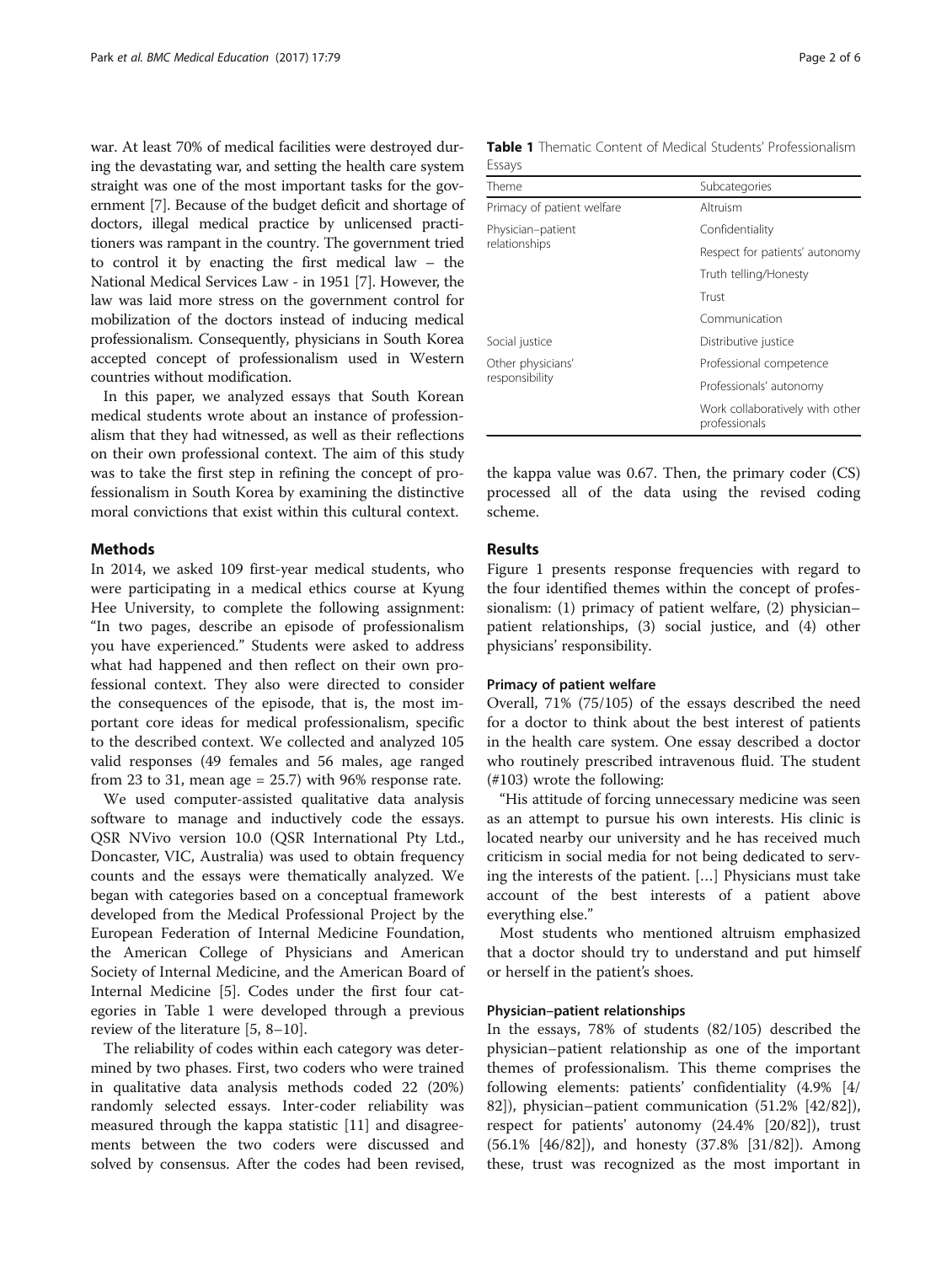<span id="page-2-0"></span>

relation to the physician–patient relationship. One student (#17) wrote the following:

"Physicians in South Korea have lost the moral authority over patients and, instead of cooperating, they compete with their colleagues. I think that the most urgent thing in this time of crisis is behaving in ways that gain public trust and confidence. […] After that, physicians can state their demands for society based on popular support."

The other frequent essay theme regarding the physician–patient relationship was communication. One student (#81) who had undergone laser-assisted subepithelial keratectomy surgery, reported receiving no help with his or her fear:

"I heard it is a very simple surgical procedure that will take only 5 minutes; however, the pain was more severe than I had expected. I thought the surgery would never finish […] I was in fear during the surgery […] If the doctor had just asked 'Do you feel all right?' I would have been more comfortable with the treatment."

The student then described her idea of a good doctor:

"I experienced that saying something to empathize with a patient's feelings is one way to achieve professionalism […] I want to be a doctor who shares the patient's feelings and communicates in the language of the patients."

Students also reported believing that physicians should ensure that patients are honestly informed before and after treatment. One student (#59) described an episode in which a member of family did not receive a cure because of a medical error. Even though the student conceded that sometimes doctors can make a mistake, she (or he) commented that this doctor did not accept personal responsibility for his error.

"[In this case] the misdiagnosis itself might have been an 'accident'; however, after the error had been disclosed to our family, the doctor didn't accept responsibility for it. […] This is an intentional evasion of his responsibility. I think it is an obvious violation of professional ethics."

Other students wrote that physicians should have respect for patients' autonomy and fulfill their commitment to confidentiality. Descriptions of manifesting respect in clinical interactions with patients included explaining the need for a certain test or treatment so that the patient could decide about his or her own care. Most of the essays concerning confidentiality included avoiding disclosure of patients' information. For example, one student (#42) described his experience when he served in the army:

"At that time, I had several symptoms because of hemorrhoids. [...] In a public place, one of the military doctors mentioned the details of my disease under the pretense of having given a wrong prescription. Because an army is a very hierarchical society he might not feel guilty about it, but I felt a deep sense of shame. […] Now I spend long days working in a hospital and I've sometimes been surprised by the disclosure of patients' information through gossip by physicians or other health care professionals."

## Social justice

Overall, 12% (13/105) of the essays described the need for a doctor to promote justice—especially distributive justice—in the health care system. In general, physicians are regarded as having a duty to protect the population's health and to promote justice in health care contexts [\[5](#page-4-0), [12\]](#page-5-0). Many physicians in South Korea, however, attach more value to promoting a patient's health through a form of paternalism, which is also found in the educational goals of medical schools in this country [\[13](#page-5-0)]. According to Kim, medical schools seek to establish the Korean doctor's role in professionalism across four categories: patient care based on ethics and autonomy;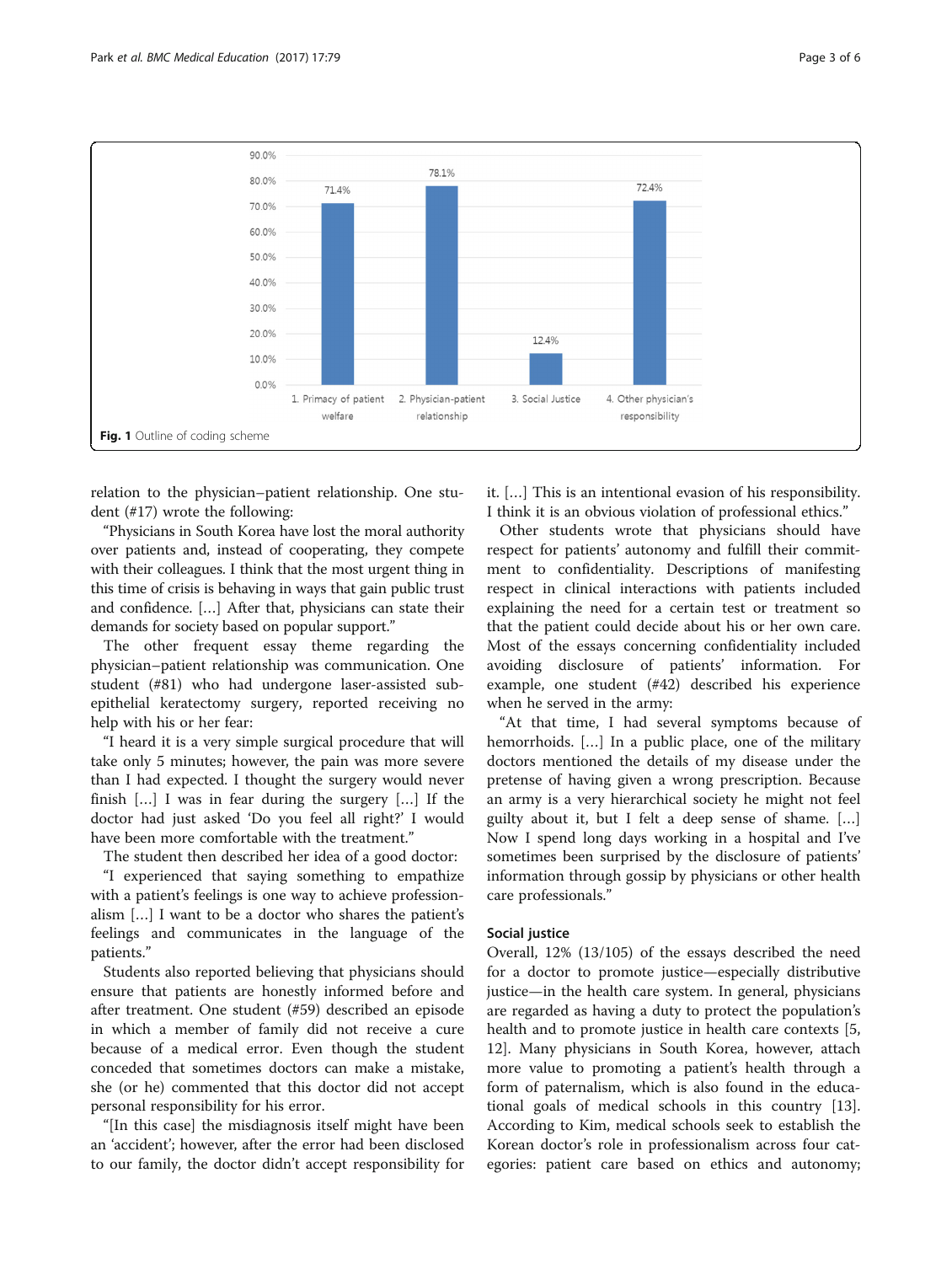doctor–patient relationships; professionalism and selfmanagement; and self-regulation led by professionals. However, distributive justice is not included in these categories. Similarly, in this study, medical students were relatively more inclined to emphasize other categories of professionalism than justice.

## Other responsibilities of physicians

In the essays, 72% (76/105) of the students described the physicians' responsibility as one of the significant themes of medical professionalism. This theme comprises the following elements: professional competence (81.6% [62/ 76]), professionals' autonomy (36.8% [28/76]), and work collaboratively with other professionals (22.4% [17/76]). With regard to professional competence, medical students in this study reported feeling that it is supremely important to uphold scientific standards as well as standards of appropriate use. They noted that physicians should be committed to lifelong learning and dedicated to maintaining their medical knowledge and skills.

Students described the need for a physician to uphold professional standards and norms, and be accountable for professional behavior. Physicians were also expected to take part in the processes of self-regulation. One student (#62) noted a newspaper article reporting on whistle-blowing in the Korean Association of Plastic Surgeons, which held a press conference to apologize for some of their physicians' unprofessional conduct:

"After anesthesia was administered, instead of the famous physician who had consulted with the patient, another physician performed the plastic surgery. This case shows the current crisis of professionalism. […] Fortunately, the association promised to redouble its efforts to promote self-regulation."

To maximize patients' care, many students believed that physicians must reaffirm their autonomy, based on self-regulation and self-education.

Working collaboratively with other health care providers to improve the quality of health care was mentioned in 22.4% of the essays. One student (#25), who had visited an orthopedic physician to have a palpable mass on his or her left thigh examined, described an argument between the physician and the nurse:

"After the test, the physician said that aspiration and some medication might improve the pain. […] When he began the intervention, [suddenly] he started screaming at the nurse because there were no prepared alcoholsoaked cotton balls. The nurse had an argument with the doctor. There was no need for the argument, in my view, because they could make more alcohol-soaked cotton balls. However, I was left on the bed with my pants down in cold weather as the argument continued."

The student believed that disharmony among physicians and other health care providers might be caused by some physicians having bad attitudes toward and disrespect for other professionals. This student suggested that physicians need to change their attitudes to be a good inter-professional clinical team member.

# **Discussion**

Because physicians' contract with society is based on medical professionalism, this concept is a critical learning goal in medical education [[1, 2](#page-4-0)]. This appears to be the first study to exclusively explore the ideas that medical students believe are crucial to medical professionalism, in the specific of South Korea. Students reported observing that some physicians treated their patients without respect for their autonomy, exhibited a lack of communication, and disrespected other specialties. To reduce unprofessional behaviors, the students suggested promoting the professional virtues of altruism, trust, communication, and professional competence.

An introspective examination of professionalism from our own perspective is necessary before implementing the associated education in South Korea. Previous studies reported that the Western framework of medical professionalism might not be appropriate for non-western countries [\[14](#page-5-0)–[17\]](#page-5-0). For example, in the Arabian context, professional autonomy was important component of medical professionalism [\[14](#page-5-0)]. Virtues of Bushido which means "the way of the warrior" were applicable for medical professionalism in Japanese culture [\[15](#page-5-0)]. Ho et al. also suggest "a process to build a professionalism framework" that integrates sociocultural contexts [[16](#page-5-0)]. In this study, many medical students believed that trust in an individual doctor is driven by the communication between patient and physician. According to Brody, "as a trust-generating promise (representing commitment to patients' interests)," professionalism is one of the key precepts that is needed for robust presentation [\[3](#page-4-0)]. Further, patients "provide their medical history and allow their bodies to be examined" because they are sure that "physicians place the interest of patients foremost" [\[3](#page-4-0)]. However, our data suggest that if a physician does not maximize the professional interaction through communication, e.g., shared decision making, it is hard to know whether or not this is occurring. The findings of this study highlight the importance of education about communication in real-life situations. Barriers to physician– patient communication could be linked to a lack of insight among physicians that there is a promise between health professionals and the public, as well as to a lack of experience in putting this into practice. Furthermore, factors such as Korean physicians' preconceptions about patients (e.g., that patients should follow a doctor's recommendation without experiencing any doubt) and the limited consultation hours that are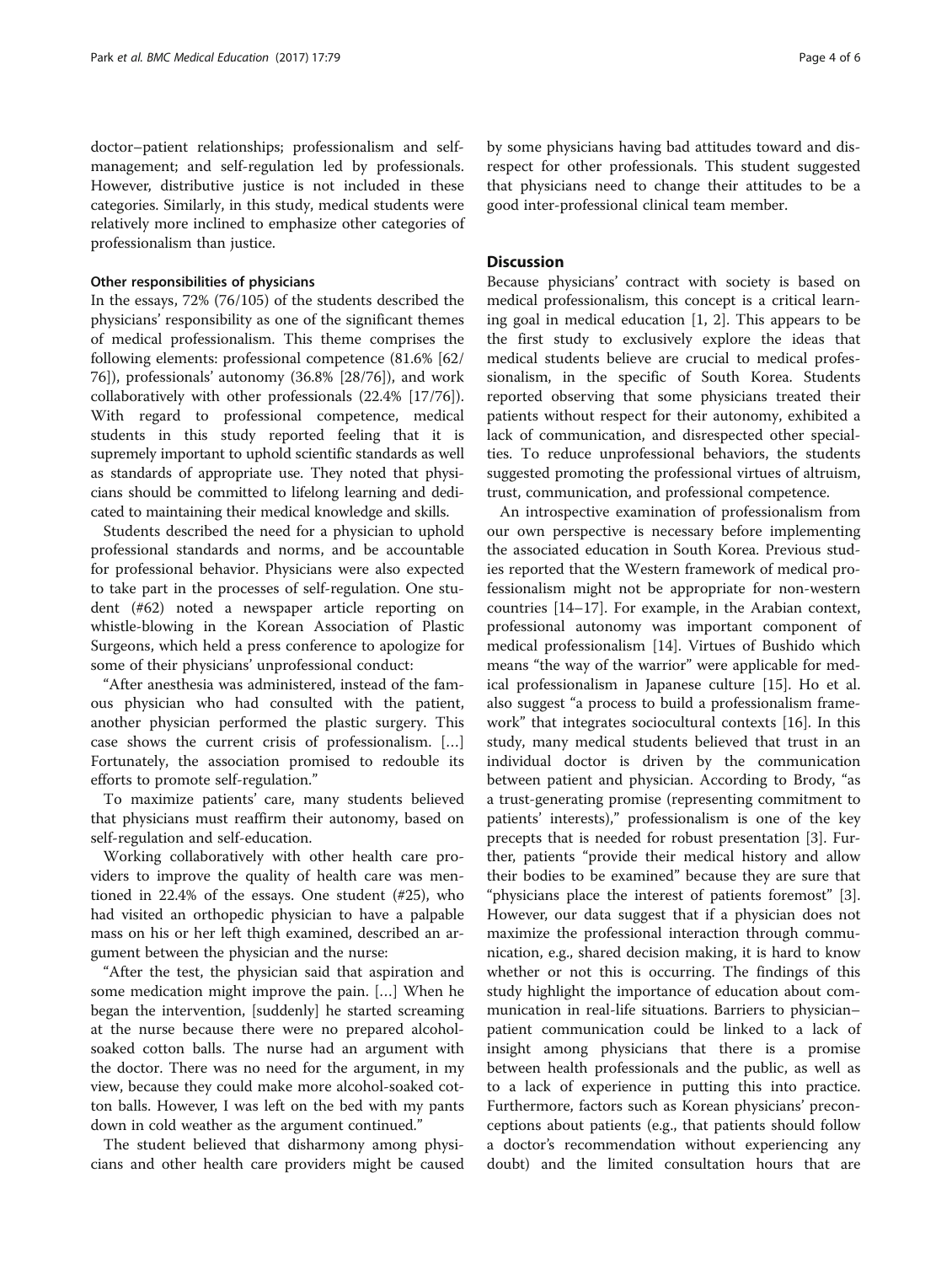<span id="page-4-0"></span>available in South Korea's national health insurance system are also related to interpersonal communication difficulties.

What is the best way to teach communication with respect to professionalism in medical schools? First, developing a guide for core content that might be used as the foundation for teaching professionalism is needed for medical schools. The Korea Association of Medical Colleges has published several guides for medical education, regarding the learning outcomes of basic medical education (principle-centered and clinical competencycentered skills), clinical performance, and basic clinical skills [\[18](#page-5-0)]. Although these guides help students to reach a certain standard of medical knowledge, educational goals in relation to professionalism have not yet been included. In previous research on the curriculum of 41 South Korean medical schools, it was found that professionalism is taught in various ways in these schools [\[19](#page-5-0)]. For example, content analysis revealed that the curriculum for professionalism included diverse subject matter, ranging from the attitudes of medical personnel to medical services marketing [[19](#page-5-0)]. However, there is no consensus on the core concept of what professionalism is and how to instill it in medical students. As noted by Fullan, real change might come through the development of a shared meaning of this concept [[20\]](#page-5-0).

Second, after preparing the guide, reforming medical education to link this core idea with a set of behaviors should be facilitated. For example, educating students about communication skills in real clinical situations could be a pedagogic method that effectively promotes an improved connection between physicians and their patients. Medical students should learn how to fully integrate their knowledge and skills when providing patient-centered medical care. Ellman and Fortin argued that medical students are unable to participate in all of the important discussions with families and patients on the wards because of the logistics of educational schedules [\[21](#page-5-0)]. Thus, there is a need for a revised curriculum that ensures students learn the crucial aspects of communicating with patients.

Finally, the South Korean students in this study emphasized that physicians should change how they recognize patients' autonomy. Physicians in South Korea have been experienced rapid changes in the understanding of the patient–physician relationship. Just one decade ago, paternalism prevailed and patient autonomy was not a common concept. Even though there has been a shift in physicians' awareness of patient autonomy after the introduction of the Healthcare Accreditation in 2010 [[22\]](#page-5-0), many of the students in this study mentioned that "physicians must put themselves in the patient's shoes." This finding suggests that drawing a bigger picture of educational reform for enhancement of respect for patient autonomy is required in South Korea.

## Conclusion

Medical educators should develop curricular interventions regarding medical professionalism to meet the legitimate needs of patients in their own culture. Unlike Western countries, physicians in South Korea are more inclined to emphasize physician–patient relationships. Because professionalism is a dynamic construct of culture, medical educators should reaffirm the cultural context-specific definitions of professionalism for development of associated curricula.

#### Acknowledgements

None.

#### Funding

There is no funding to report.

#### Availability of data and materials

The essays including datasets analysed during the current study available from the corresponding author upon reasonable request.

#### Authors' contributions

All authors contributed to the design of the study. IK and SP acted as primary investigators and contributed to the conception and design of the study. SP and CS contributed to the acquisition, analysis and interpretation of data. OYK and TYY contributed to review the manuscript. All authors read and approved the final manuscript.

#### Competing interests

The authors declare that they have no competing interests.

#### Consent for publication

Not applicable.

#### Ethics approval and consent to participate

Because we used anonymized materials that were collected in commonly accepted educational settings according to Article 2 of the Bioethics and Safety Act Enforcement Rule in South Korea, the informed consent requirement was exempt from institutional review board approval.

#### Publisher's Note

Springer Nature remains neutral with regard to jurisdictional claims in published maps and institutional affiliations.

#### Author details

<sup>1</sup>Department of Medical Education and Humanities, School of Medicine Kyung Hee University, 26 Kyungheedae-ro, Dongdaemun-gu, Seoul, Republic of Korea. <sup>2</sup>Department of Urban Society Research, The Seoul Institute, 57 Nambusunhwan-ro 340-gil, Seocho-gu, Seoul, Republic of Korea. <sup>3</sup> Department of Medical Education, School of Medicine, Ewha Womans University, 1071 Anyangcheon-ro, Yangcheon-gu, Seoul, Republic of Korea.

### Received: 30 May 2016 Accepted: 26 April 2017 Published online: 03 May 2017

#### References

- 1. Harden RM. Evolution or revolution and the future of medical education: replacing the oak tree. Med Teach. 2000;22:435–42.
- 2. Harden JR, Crosby MH, Davis M, Friedman RM. AMEE guide no. 14: outcomebased education: part 5-from competency to meta-competency: a model for the specification of learning outcomes. Med Teach. 1999;21:546–52.
- 3. Brody H, Doukas D. Professionalism: a framework to guide medical education. Med Educ. 2014;48:980–7.
- 4. Coulehan J. Viewpoint: today's professionalism: engaging the mind but not the heart. Acad Med. 2005;80:892–8.
- 5. Medical Professionalism Project. Medical professionalism in the new millennium: a physicians' charter. Lancet. 2002;359:520–2.